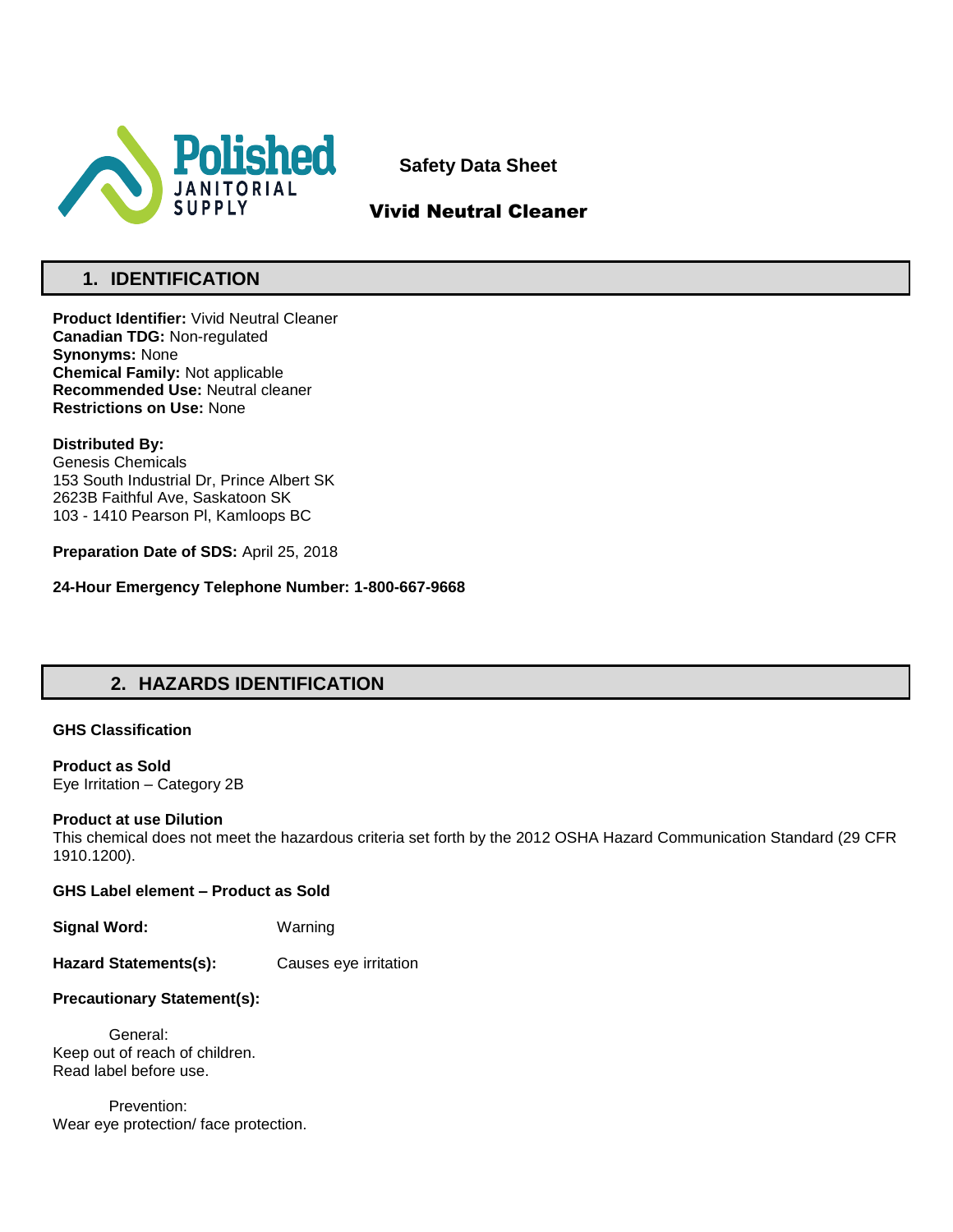#### Response:

IF IN EYES: Rinse cautiously with water for several minutes. Remove contact lenses, if present and easy to do. Continue rinsing. If eye irritation persists: Get medical advice/attention.

#### Storage:

Store in accordance with local regulations.

#### Disposal:

Dispose of contents and container in accordance with local regulations.

**Other Hazards:** None known.

# **3. COMPOSITION/INFORMATION ON INGREDIENTS**

| <b>Chemical Name</b>           | <b>CAS No.</b> | <b>Concentration %</b> |
|--------------------------------|----------------|------------------------|
| Isotridecyl alcohol ethoxylate | 78330-21-9     | 2-4                    |
| Cocoamide DEA                  | 68603-42-9     |                        |
| Sodium Gluconate               | 527-07-01      |                        |

#### **Notes**

\*\*If Chemical Name/CAS No is "proprietary" and/or Weight-% is listed as a range, the specific chemical identity and/or percentage of composition has been withheld as a trade secret.\*\*

# **4. FIRST AID MEASURES**

## **First-aid Measures**

## **Inhalation**

Remove victim to fresh air and keep at rest in a position comfortable for breathing. If effects occur consult a physician.

### **Skin Contact**

Flush with copious amounts of water as a precaution. If skin irritation or a rash occurs, get medical advice/attention.

#### **Eye Contact**

Immediately rinse the contaminated eye(s) with lukewarm, gently flowing water for 15-20 minutes, while holding the eyelid(s) open. Take care not to rinse contaminated water into the unaffected eye or onto the face. Remove contact lenses, if present and easy to do. If eye irritation persists, get medical advice/attention.

## **Ingestion**

Wash out mouth with water. Remove dentures if any. Do not induce vomiting unless directed to do so by medical personnel. If vomiting occurs, the head should be kept low so that vomit does not enter the lungs. Get medical attention if adverse health effects persist or are severe.

### **Most Important Symptoms and Effects, Acute and Delayed**

Non-known.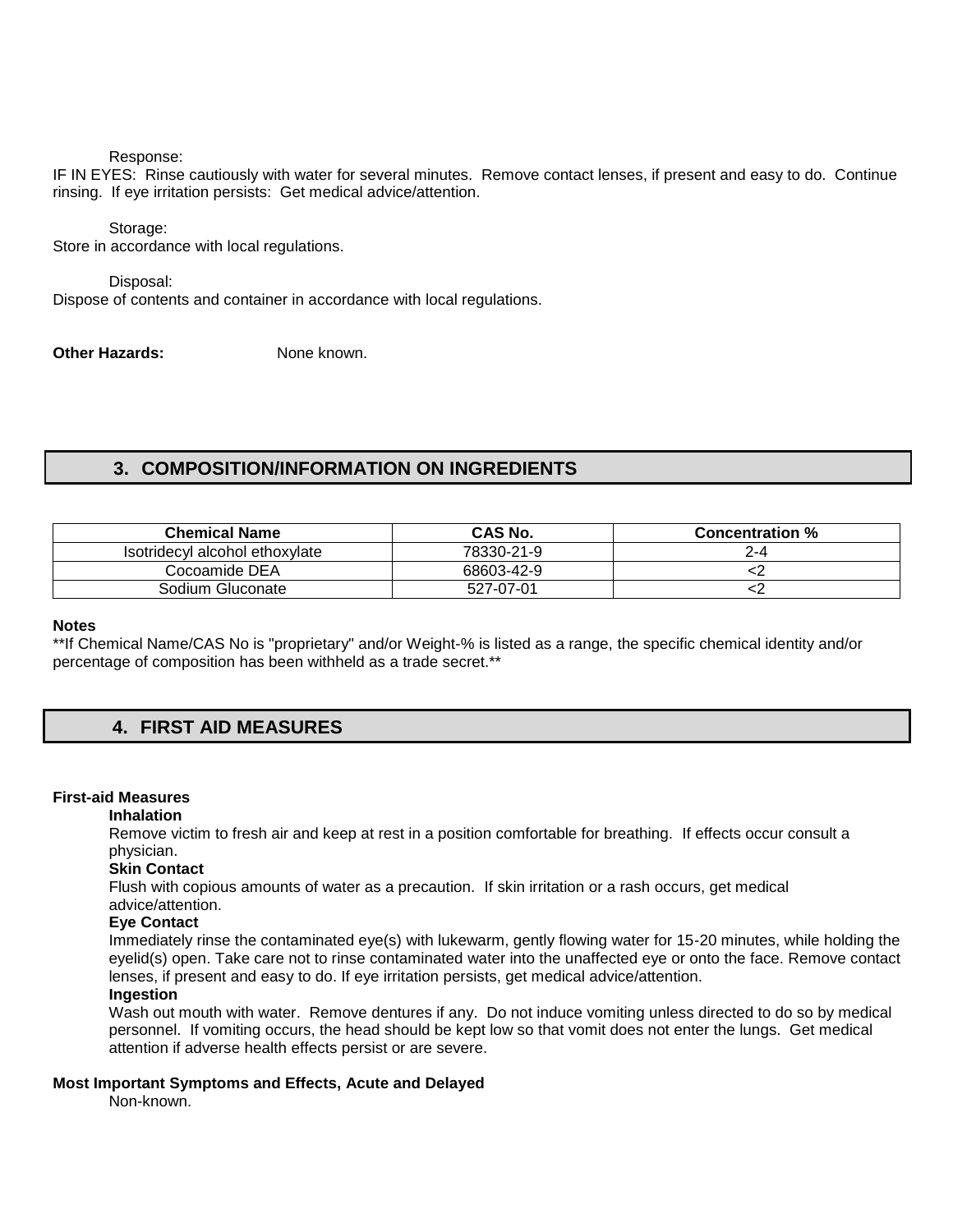### **Immediate Medical Attention and Special Treatment**

**Special Instructions** 

Treat symptomatically and supportively.

# **5. FIRE-FIGHTING MEASURES**

## **Extinguishing Media**

**Suitable Extinguishing Media** Water spray, carbon dioxide, dry chemical powder or appropriate foam. **Unsuitable Extinguishing Media**  Non-known.

**Specific Hazards Arising from the Chemical** 

Exposure to combustion products may be a hazard to health.

### **Special Protective Equipment and Precautions for Fire-fighters**

Evacuate area. Approach fire from upwind to avoid hazardous vapours or gases.

Before entry, especially into confined areas, use an appropriate monitor to check for: toxic gases or vapours, flammable or explosive atmosphere.

Fire-fighters may enter the area if positive pressure SCBA and full Bunker Gear is worn. If there is potential for skin contact with concentrated cleaner: chemical protective clothing (e.g. chemical splash suit) and positive pressure SCBA may be necessary. See Skin Protection in Section 8 (Exposure Controls/Personal Protection) for advice on suitable chemical protective materials.

# **6. ACCIDENTAL RELEASE MEASURES**

## **Personal Precautions, Protective Equipment, and Emergency Procedures**

Follow safe handling advice and personal protective equipment recommendations.

### **Environmental Precautions**

Discharge into the environment must be avoided. Prevent further leakage or spillage if safe to do so. Prevent spreading over a wide area (e.g. by containment or oil barriers). Retain and dispose of contaminated wash water. Local authorities should be advised if significant spillages cannot be contained.

### **Methods and Materials for Containment and Cleaning Up**

Soak up with inert absorbent material. For large spills, provide diking or other appropriate containment to keep material from spreading. If diked material can be pumped, store recovered material in appropriate container. Clean up remaining materials from spill with suitable absorbent. Local or national regulations may apply to releases and disposal of this material, as well as those materials and items employed in the cleanup of releases. You will need to determine which regulations are applicable. Sections 13 and 15 of this SDS provide information regarding certain local or national requirements.

### **Other Information**

Report spills to local health, safety and environmental authorities, as required.

# **7. HANDLING AND STORAGE**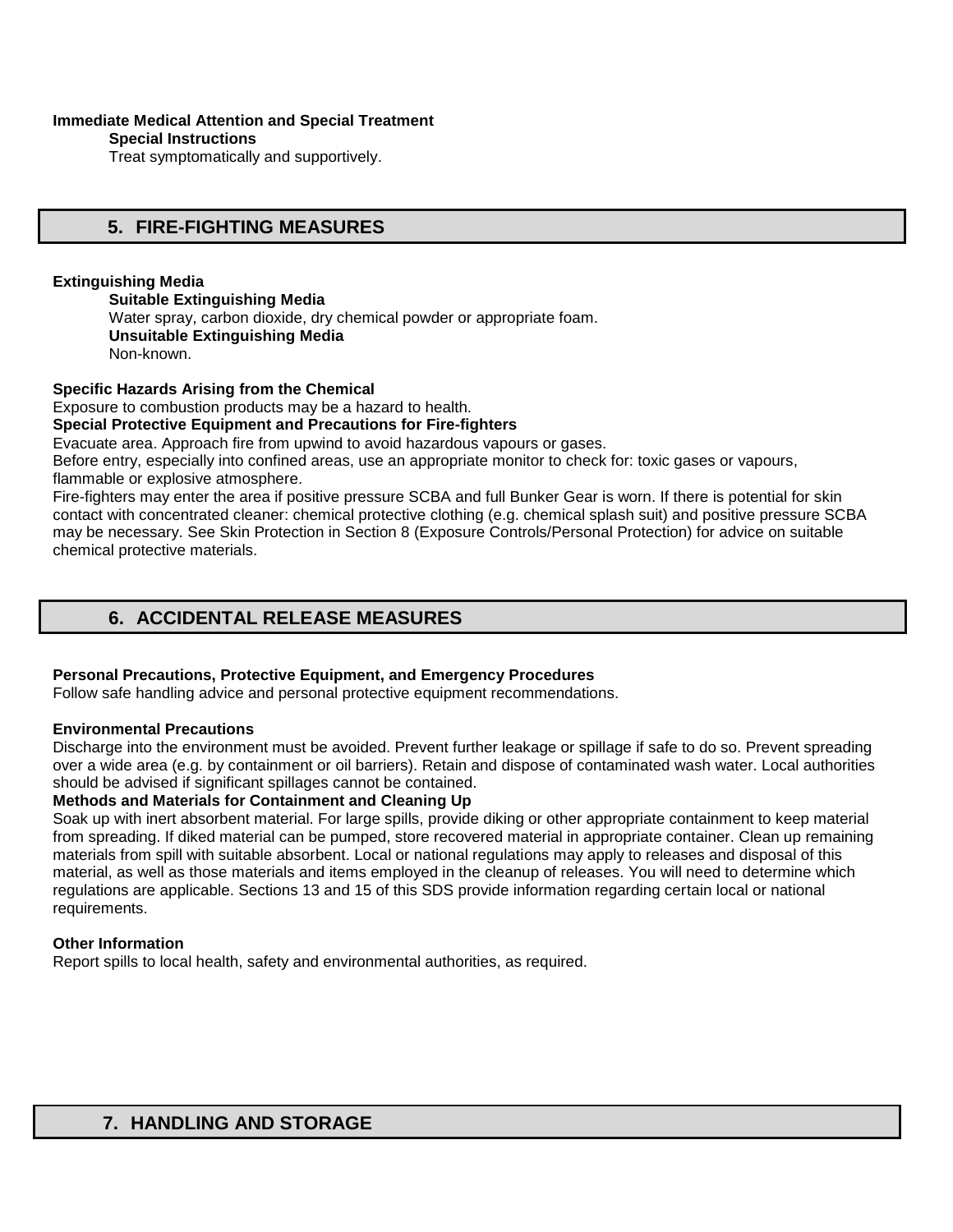#### **Precautions for Safe Handling**

When handling diluted product: no special handling precautions are necessary. Use only with adequate ventilation. Handle in accordance with good industrial hygiene and safety practice. Take care to prevent spills, waste and minimize release to the environment.

#### **Conditions for Safe Storage**

Keep in properly labeled containers. Store in accordance with the particular national regulations. Store separate from incompatible materials (see Section 10: Stability and Reactivity).

# **8. EXPOSURE CONTROLS/PERSONAL PROTECTION**

## **Control Parameters**

| Ingredients                    | <b>ACGIH® TLV®</b> | <b>OSHA PEL</b> | <b>IDLH</b>   |
|--------------------------------|--------------------|-----------------|---------------|
| Isotridecyl alcohol ethoxylate | Not available      | Not available   | Not available |
| Cocoamide DEA                  | Not available      | Not available   | Not available |
| Sodium Gluconate               | Not available      | Not available   | Not available |

Consult local authorities for provincial or state exposure limits.

#### **Appropriate Engineering Controls**

General ventilation is usually adequate. Provide eyewash and safety shower if contact or splash hazard exists. When handling large quantities of concentrated product: use a local exhaust ventilation and enclosure, if necessary, to control amount in the air.

### **Individual Protection Measures**

**Eye/Face Protection**  Do not get in eyes. Wear chemical safety goggles. **Skin Protection**  Skin should be washed after contact. **Other Personal Protection Data:** Ensure that eyewash stations and safety showers are proximal to the workstation location. When using do not eat, drink or smoke. Wash contaminated clothing before re-use.

## **9. CHEMICAL AND PHYSICAL PROPERTIES**

**Basic Physical and Chemical Properties** 

| Appearance                          | Green liquid                    |
|-------------------------------------|---------------------------------|
| Odour                               | Sweet                           |
| <b>Odour Threshold</b>              | Not available                   |
| рH                                  | $7.0 - 9.5$                     |
| <b>Melting Point/Freezing Point</b> | $0^{\circ}$ C / 32 $^{\circ}$ F |
| <b>Initial Boiling Point/Range</b>  | >100.0°C / 212.0°F              |
| <b>Flash Point</b>                  | Not applicable                  |
| <b>Evaporation Rate</b>             | Not data available              |
| Flammability (solid, gas)           | Not applicable (liquid).        |
| <b>Upper/Lower Flammability or</b>  | Not available                   |
| <b>Explosive Limit</b>              |                                 |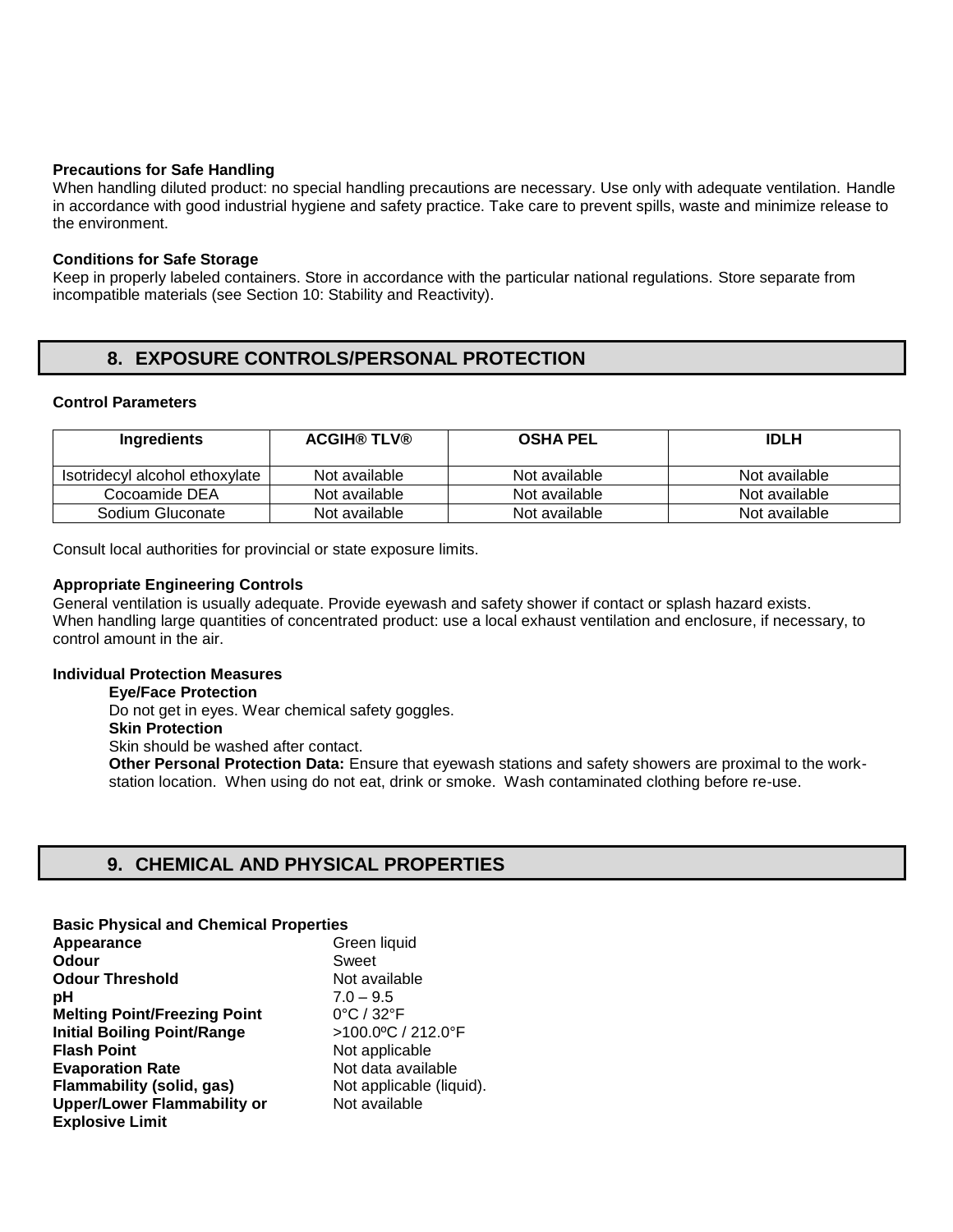**Vapour Pressure Not available Vapour Density (air = 1)** Not available<br>
Relative Density (water = 1) 0.980 - 1.030 kg/L at 20 °C **Relative Density (water = 1) Solubility** Soluble in water **Auto-ignition Temperature** Not available **Decomposition Temperature** Not available **Viscosity Not available Other Information Physical State:** Liquid

## **10. STABILITY AND REACTIVITY**

#### **Reactivity**

Not reactive. Not sensitive to mechanical impact.

**Chemical Stability** Normally stable.

**Possibility of Hazardous Reactions**  None expected under normal conditions of storage and use.

**Conditions to Avoid**  None known.

**Incompatible Materials**  Oxidizing agents (e.g. peroxides)

**Hazardous Decomposition Products**  No hazardous decomposition products are known.

## **11. TOXICOLOGICAL INFORMATION**

| <b>Potential Health Effects</b><br>Eyes:<br>Skin:<br>Ingestion:<br>Inhalation:<br><b>Chronic Exposure:</b> | Cause of irritation.<br>Health injuries are not known or expected under normal use.<br>Health injuries are not known or expected under normal use.<br>Health injuries are not known or expected under normal use.<br>Health injuries are not known or expected under normal use. |
|------------------------------------------------------------------------------------------------------------|----------------------------------------------------------------------------------------------------------------------------------------------------------------------------------------------------------------------------------------------------------------------------------|
| <b>Experience with Human Exposure</b><br>Eye contact:<br>Skin contact:<br>Ingestion:<br>Inhalation:        | Redness, irritation.<br>No symptoms known or expected.<br>No symptoms known or expected.<br>No symptoms known or expected.                                                                                                                                                       |

**Likely Routes of Exposure** Inhalation; skin contact; eye contact; ingestion.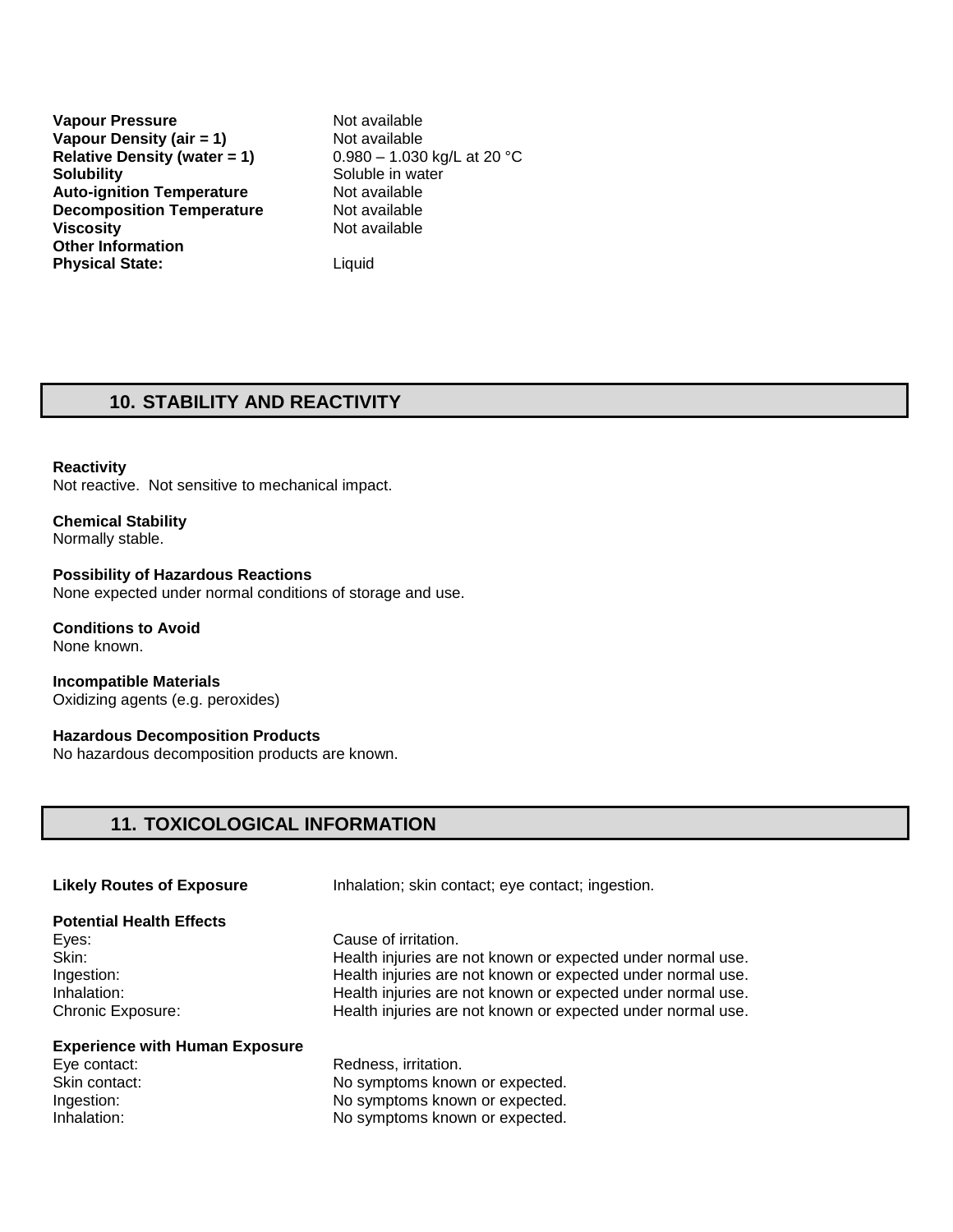**Toxicity** 

Acute oral toxicity: Acute toxicity estimate (ATE): > 5,000 mg/kg Acute inhalation toxicity: 4 h Acute toxicity estimate: > 40 mg/l Acute dermal toxicity: Acute toxicity estimate (ATE): > 5,000 mg/kg

#### **STOT (Specific Target Organ Toxicity) - Single Exposure Inhalation**  Not classified.

## **Aspiration Hazard**

Not an aspiration hazard.

**STOT (Specific Target Organ Toxicity) - Repeated Exposure**  Not classified.

#### **Skin Corrosion/Irritation**

Prolonged skin contact may cause temporary irritation.

#### **Serious Eye Damage/Eye Irritation**

Mild eye irritation

### **Respiratory or Skin Sensitization**

This product is not expected to cause respiratory or skin sensitization.

#### **Carcinogenicity**

This product is not considered to be a carcinogen by IARC, ACGIH, NTP, or OSHA**.** 

#### **Reproductive Toxicity**

This product is not expected to cause reproductive or developmental effects.

### **Germ Cell Mutagenicity**

No data available to indicate product or any components present at greater than 0.1% are mutagenic or genotoxic.

#### **Interactive Effects**

No information was located.

### **Additional Information**

No information was located.

## **12. ECOLOGICAL INFORMATION**

This section is not required by WHMIS. This section is not required by OSHA.

# **13. DISPOSAL CONSIDERATIONS**

#### **Disposal Methods**

Recommended disposal methods are for the product, as sold. (Used material may contain other hazardous contaminants). The required hazard evaluation of the waste and compliance with the applicable hazardous waste laws are the responsibility of the user.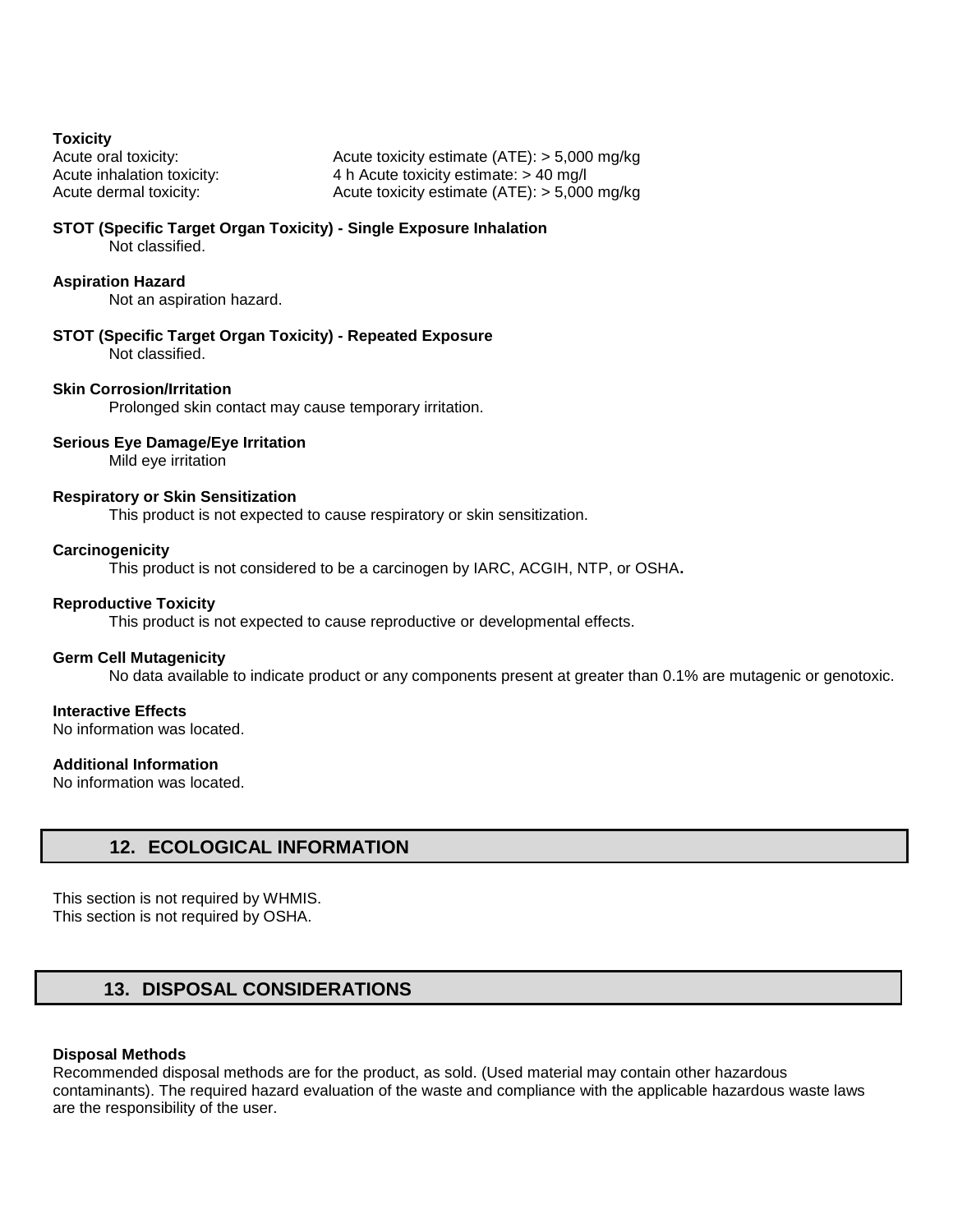Disposal methods: Diluted product can be flushed to sanitary sewer.

Disposal considerations: Dispose of in accordance with local, state, and federal regulations.

## **14. TRANSPORT INFORMATION**

**DOT (U.S.): DOT Shipping Name:** Not Regulated. **DOT Hazardous Class** Not Applicable. **DOT UN Number:** Not Applicable. **DOT Packing Group:** Not Applicable. **DOT Reportable Quantity (lbs):** Not Available. **Marine Pollutant:** No.

**TDG (Canada): TDG Shipping Name:** Not Regulated. **Hazard Class:** Not Applicable. **UN Number:** Not Applicable. **Packing Group:** Not Applicable. **Marine Pollutant:** No.

**Special Precautions for User** Not applicable

**Transport in Bulk According to Annex II of MARPOL 73/78 and the IBC Code**  Not applicable

# **15. REGULATORY INFORMATION**

**U.S. TSCA Inventory Status:** All components of this product are either on the Toxic Substances Control Act (TSCA) Inventory List or exempt.

**Canadian DSL Inventory Status:** All components of this product are either on the Domestic Substances List (DSL), the Non-Domestic Substances List (NDSL) or exempt.

**California Proposition 65:** Not Listed. **MA Right to Know List:** Listed. **New Jersey Right-to-Know List:** Listed. **Pennsylvania Right to Know List:** Listed.

**WHMIS Hazardous Class:** NON-CONTROLLED

# **16. OTHER INFORMATION**